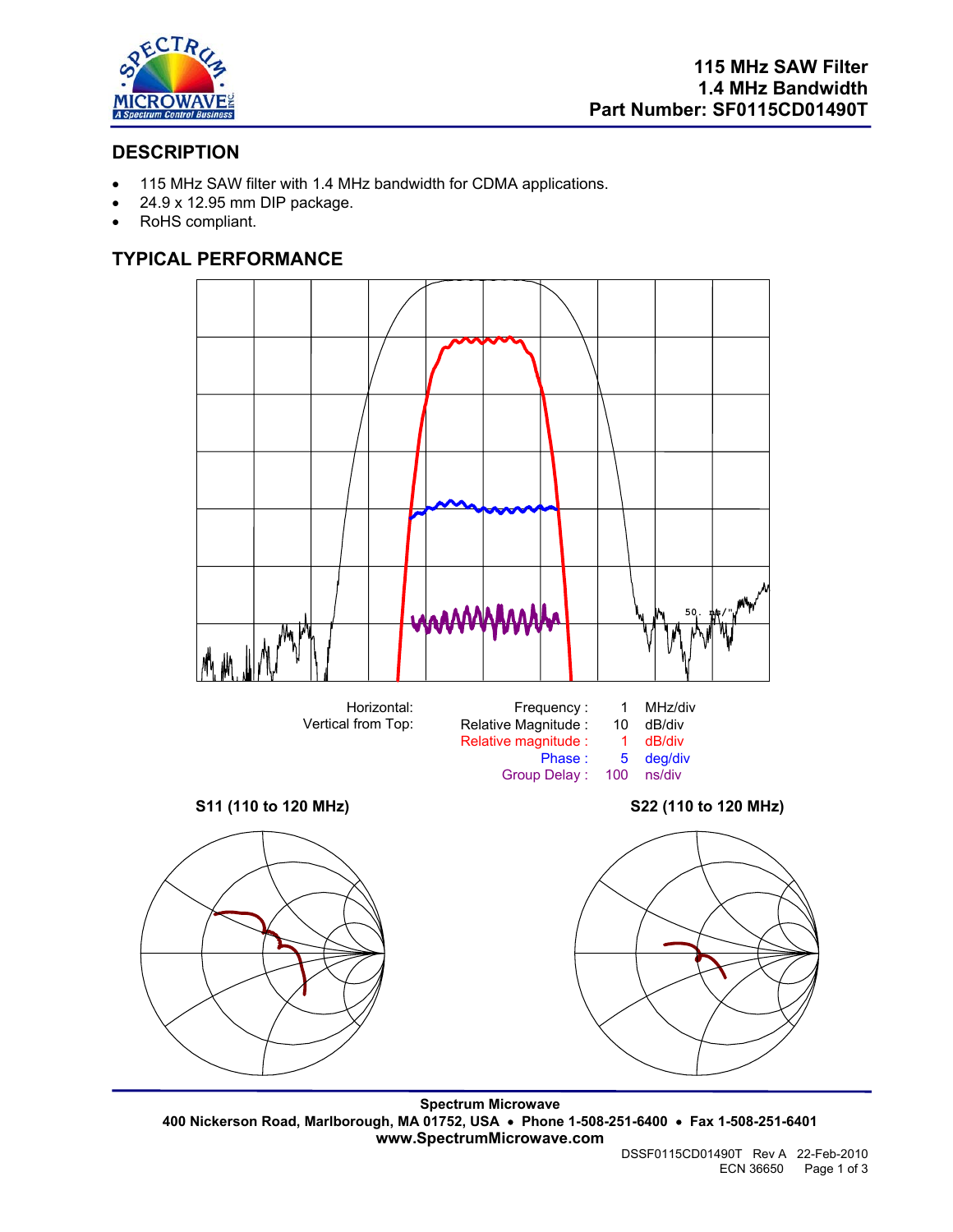

### **SPECIFICATION**

| Parameter                                                      | <b>Min</b> |        | <b>Max</b> | Units            |
|----------------------------------------------------------------|------------|--------|------------|------------------|
| Center Frequency (Fo)                                          |            | 114.99 |            | <b>MHz</b>       |
| Lower 0.5 dB Frequency <sup>1</sup>                            |            | 114.23 | 114.29     | <b>MHz</b>       |
| Upper 0.5 dB Frequency <sup>1</sup>                            | 115.69     | 115.74 |            | <b>MHz</b>       |
| Attenuation at 110.04 MHz Single Tone <sup>1</sup>             | 65         | 70     |            | <b>MHz</b>       |
| Rejection (0.5 Fo to 112 MHz)                                  | 55         | 58     |            | dB               |
| Rejection (118 MHz to 119 MHz) <sup>1</sup>                    | 55         | 58     |            | dB               |
| Rejection (119 MHz to 122 MHz) <sup>1</sup>                    | 50         | 55     |            | dB               |
| Rejection $(122 \text{ MHz to } 1.5 \text{ Fo } \text{MHz})^1$ | 55         | 58     |            | dB               |
| Insertion Loss <sup>2</sup>                                    |            | 23.5   | 25.0       | dB               |
| Source and Load Impedance                                      |            | 50     |            | Ω                |
| Input Return Loss <sup>2</sup>                                 | 14         | 18     |            | dB               |
| Output Return Loss <sup>2</sup>                                | 14         | 18     |            | dB               |
| Passband Ripple <sup>2,3</sup>                                 |            | 0.4    | 0.5        | $dB$ p-p         |
| Deviation from Linear Phase <sup>4</sup>                       |            | 3.5    | 5.0        | deg p-p          |
| Integrated Phase Error <sup>4</sup>                            |            | 0.0011 | 0.0015     | Red <sup>2</sup> |

Notes: 1. Levels are relative to the insertion loss at Fo.

- 2. Into 50  $\Omega$  Matching Network shown below.
- 3. Ripple is not part of loss from center to band edges in center 1.23 MHz.
- 4. Over center 1.23 MHz including 50 Ω Matching Network shown below.

## **MAXIMUM RATINGS**

| <b>Parameter</b>                   | Mm  | Max | unis   |
|------------------------------------|-----|-----|--------|
| Storage Temperature Range          | -40 | 85  | $\sim$ |
| <b>Operating Temperature Range</b> | -10 |     | $\sim$ |
| Input Power Level                  |     |     | dBm    |

### **MATCHING CIRCUIT**



Notes:

- 1. Requires use of 2% tolerance components for all fixed value items.
- 2. Optimum values may differ from these when using a different fixture or board layout. The values shown here are intended as a guide only.

**Spectrum Microwave 400 Nickerson Road, Marlborough, MA 01752, USA** • **Phone 1-508-251-6400** • **Fax 1-508-251-6401 www.SpectrumMicrowave.com**